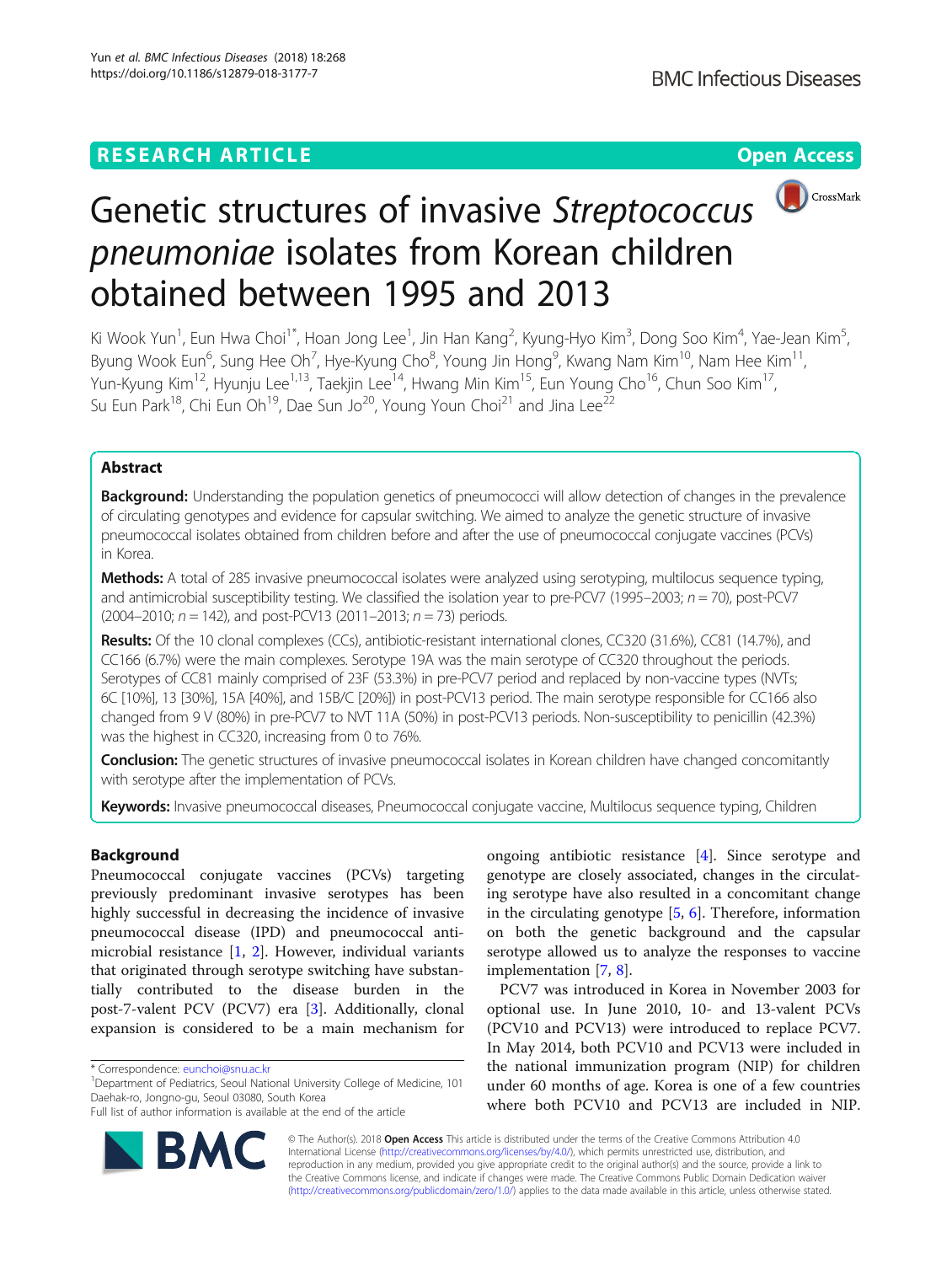Studies on serotype changes in IPD after each PCV7 and PCV10/13 implementation have been conducted [[9,](#page-9-0) [10](#page-9-0)], but the genetic backgrounds of IPD isolates have been investigated only in the pre-PCV7 era thus far [\[11](#page-9-0)]. Therefore, we aimed to characterize the changes in genetic structures of invasive pneumococcal isolates obtained from children before and after the optional use of PCV7 and PCV10/13 in Korea.

# Methods

# Subjects

Hospital-based surveillance to monitor pneumococcal diseases as part of routine clinical care at Seoul National University Children's Hospital (SNUCH) has been employed since 1991. In 2006, a nation-wide surveillance system to monitor IPD began with 8 teaching hospitals, including SNUCH. In 2011, the surveillance system was expanded to include 25 hospitals throughout Korea. In this study, IPD cases and corresponding pneumococcal isolates obtained from children aged < 18 years were included. This study was approved by the Institutional Review Board of Seoul National University Hospital (IRB registration number 1106–015-364) and each participating institute. Informed consent was waived, because the study was retrospective and the pneumococcal isolates were obtained as a standard part of routine patient care. To explore the changes in genetic background following the implementation of PCV7 and PCV10/13, we grouped the isolation years to pre-PCV7 (1995–2003), post-PCV7 (2004–2010), and post-PCV13 (2011–2013) periods.

# Isolates and serotyping

All pneumococcal isolates obtained from IPD cases were sent to SNUCH, and serotype determination was performed using the Quellung reaction with antisera (Statens Serum Institut, Copenhagen, Denmark) and polymerase chain reaction (PCR) [[12\]](#page-9-0). A case of IPD was defined as an infection confirmed by the isolation of pneumococci from a normally sterile site, such as the blood, cerebrospinal fluid, pleural fluid, ascites, or joint fluid. For multiple isolates collected from a single episode of infection, only the initial isolate was included. Serotypes 4, 6B, 9 V, 14, 18C, 19F, and 23F were classified as PCV7 types. The PCV13 types included six PCV13-additional (aPCV13) serotypes: 1, 3, 5, 6A, 7F, and 19A. The non-PCV types (NVTs) included all other serotypes. All serotype data on study isolates were extracted from previous studies [[9](#page-9-0)–[11](#page-9-0)].

# Multilocus sequence typing

Genomic DNA templates were prepared from pure Streptococcus pneumoniae cultures according to the manufacturer's instructions (Qiagen, Manchester, UK).

The sequences of 7 housekeeping genes (aroe, gdh, gki, recP, spi, xpt, and ddl) were used in the pneumococcal multilocus sequence typing (MLST) scheme as previously described [[13\]](#page-9-0). New alleles and sequence types (STs) were submitted to the MLST web database ([https://pubmlst.org\)](https://pubmlst.org) for assignment. eBURST v3 software, which is available on the MLST website, was used to estimate the relationships among the isolates and to assign the strains to a clonal complex  $(CC)$  [[14\]](#page-9-0). Singleand double-locus variants (SLVs and DLVs, respectively) were defined as STs differing from the confounding ST at one and two loci, respectively. MLST data on 77 pneumococci isolated from 1995 to 2005 were obtained from a previous IPD study  $[11]$  $[11]$  $[11]$ . Data on all serogroup 6  $(n = 35)$  were also a part of a previous publication [\[15](#page-9-0)].

# Antimicrobial susceptibility testing

A total of 236 pneumococcal isolates were tested to determine the minimal inhibitory concentrations (MICs) of 8 antimicrobial drugs (penicillin, cefotaxime, chloramphenicol, tetracycline, clindamycin, erythromycin, trimethoprim-sulfamethoxazole, and levofloxacin) using the E-test (bioMérieux, Marcy l'Etoile, France). Only MIC data on all isolates ( $n = 73$ ) from 2011 to 2013 were produced in this study, whereas those of isolates from 1995 to 2010 were extracted from previous studies. Forty randomly selected isolates among the 77 invasive pneumococci from 1995 to 2005 [[11\]](#page-9-0) and most isolates  $(n = 123)$  - with the exception of 12 strains that failed to regrow - from 2006 to 2010 [\[9\]](#page-9-0) were included in the analysis. The breakpoints described in the 2014 Clinical and Laboratory Standards Institute (CLSI) guideline were used [[16](#page-9-0)]. Non-meningitis criteria of parenteral drugs were used for penicillin (2.0 μg/mL) and cefotaxime  $(1.0 \mu g/mL)$ .

# Statistical analysis

Statistical analysis was performed using SPSS Statistics, version 23.0 (IBM Corp., Armonk, NY). Rates and proportions were compared using the chi-square test or Fisher's exact test, where appropriate. A  $P$  value  $<0.05$ was considered statistically significant.

# Results

# Isolate and serotype distributions in pre- and post-PCV periods

A total of 285 invasive pneumococcal isolates were included in the analysis: 77 (27.0%) isolates at SNUCH from 1995 to 2005 and 208 (73.0%) isolates at 8 centers from 2006 to 2010 ( $n = 135$ ) and 25 centers from 2011 to 2013  $(n = 73)$ . Pre-PCV7, post-PCV7, and post-PCV13 periods included 70 (24.6%), 142 (49.8%), and 73 (25.6%) isolates, respectively.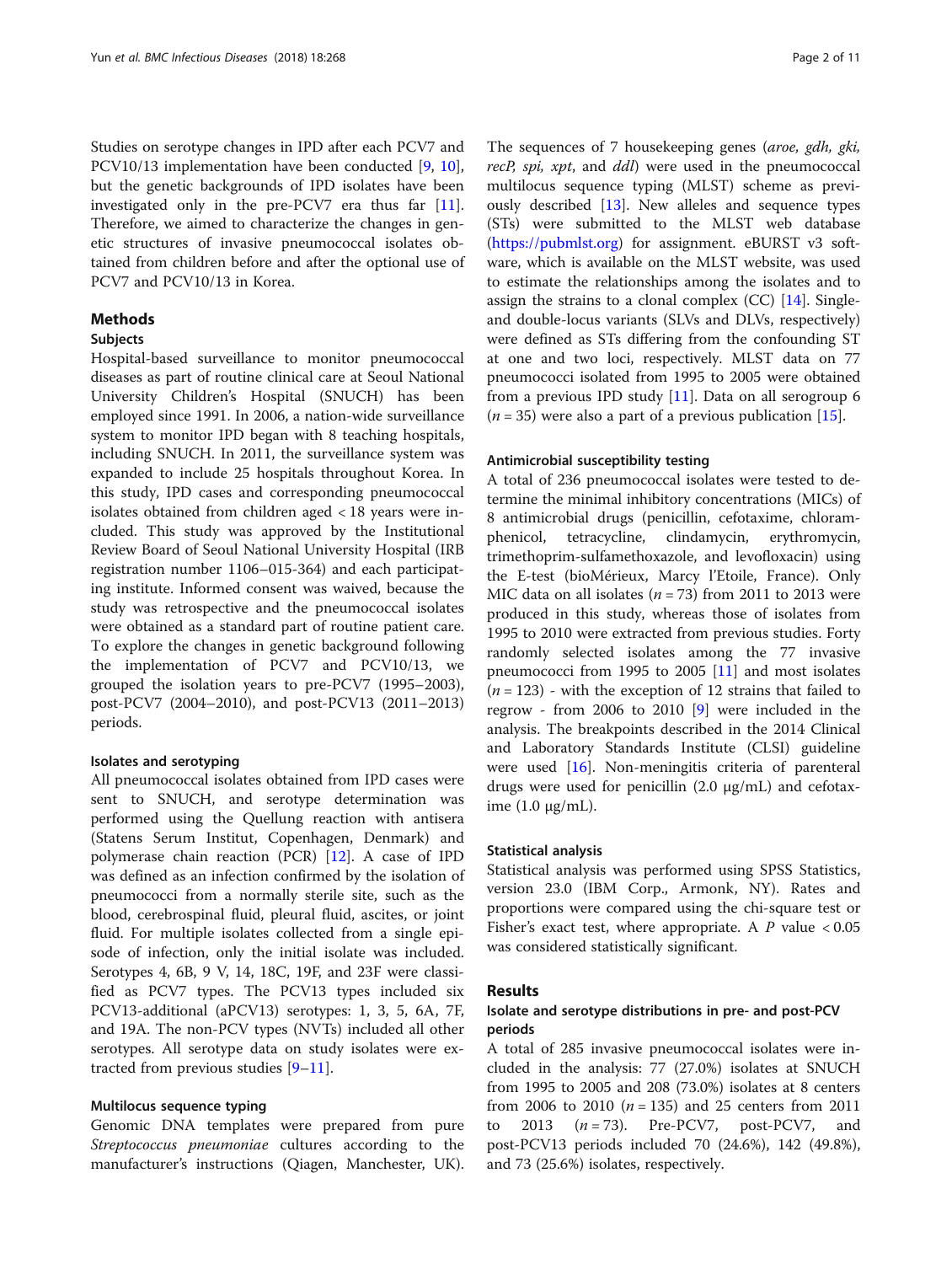Among the 285 invasive isolates, 280 (98.2%) strains were typeable pneumococci. Of these typeable isolates, a total of 30 serotypes were identified. The most common serotype was 19A ( $n = 64$ , 22.9%), followed by 23F ( $n =$ 29, 10.4%), 19F ( $n = 25$ , 8.9%), 14 ( $n = 23$ , 8.2%), and 6B  $(n = 23, 8.2\%)$ . PCV7 and PCV13 serotypes accounted for 42.1% ( $n = 118$ ) and 73.2% ( $n = 205$ ) of all serotypes, respectively. Throughout the 18-year period, there were significant decreases in the proportions of PCV7 types between the pre-PCV7  $(n = 45, 67.1%)$  and post-PCV7  $(n = 64, 46.7%)$  periods, and between post-PCV7 and post-PCV13 periods  $(n = 7, 9.6%)$   $(P = 0.019$  and  $P <$ 0.001, respectively). The aPCV13 types increased gradually from 21.4% ( $n = 15$ ) in the pre-PCV7 to 32.8%  $(n = 45)$  in the post-PCV7 period and then to 37.0%  $(n = 15)$ 27) in the post-PCV13 period  $(P = 0.087$  and  $P = 0.547$ , respectively). NVTs increased significantly, but only between the post-PCV7  $(n = 28, 20.4\%)$  and post-PCV13  $(n = 39, 53.4\%)$  periods  $(P < 0.001)$ .

# Genotype diversity of invasive pneumococci recovered from 1995 to 2013

A total of 81 STs with 10 CCs and 35 singletons were assigned (Fig. 1). CC81, CC90, CC166, CC320, CC554, and CC880 were associated with the well-known international Pneumococcal Molecular Epidemiology Network (PMEN) clones Spain<sup>23F</sup>-1, Spain<sup>6B</sup>-2, Spain<sup>9V</sup>-3, Taiwan<sup>19F</sup>-14, Spain<sup>14</sup>-5, and Taiwan<sup>23F</sup>-15, respectively. Prevalent STs were ST320 ( $n = 66$ , 23.2%; 19A [ $n = 58$ ], 19F  $[n = 7]$ , 3  $[n = 1]$ ), ST81  $(n = 18, 6.3\%; 6A \mid n = 8]$ , 23F  $[n = 9]$ , and 14  $[n = 1]$ ), ST166  $(n = 15, 5.3\%; 9 \text{ V } [n = 9]$ , 11A  $[n = 5]$ , and 15C  $[n = 1]$ , and ST880  $(n = 15, 5.3\%)$ ; all 23F). Among the 10 CCs identified in this study, CC320 ( $n = 90$  [31.6%], 11 STs) was the most common, followed by CC81 ( $n = 42$  [14.7%], 10 STs) and CC166  $(n = 19$  [6.7%], 3 STs).

# Serotype changes in the main clonal complexes CC320

CC320 CC320 remained the most dominant CC throughout all three study periods. CC320 slightly increased from 24.3% ( $n = 17$ ) in the pre-PCV7 to 33.8% ( $n = 48$ ) in the post-PCV7 period  $(P = 0.158)$  and then remained at 34.2%  $(n = 25)$  in the post-PCV13 period. The proportion of 19A in CC320 increased from 52.9%  $(n = 9)$  to 64.6%  $(n = 31)$  and then to 92.0%  $(n = 23)$  in the pre-PCV7, post-PCV7, and post-PCV13 periods, re-spectively (Fig. [2a](#page-3-0)).

CC81 decreased significantly from 21.4% ( $n = 15$ ) in the pre-PCV7 period to 9.9%  $(n = 14)$  in the post-PCV7 period ( $P = 0.021$ ) but increased to 19.2% ( $n = 14$ ) in the post-PCV13 period ( $P = 0.055$ ). Serogroups 6, 13, 14, 15, and 23 shared CC81, in which the PCV7 type decreased significantly from 66.7% ( $n = 10$ ; serotypes 14 [ $n = 2$ ] and 23F  $[n = 8]$ ) to 0% ( $P = 0.001$ ), and the aPCV13 type and NVT tended to increase from 6.7% ( $n = 1$ ; serotype 6A) to 36.4% ( $n = 4$ ; all serotype 6A) ( $P = 0.169$ ) and from 28.6% (*n* = 4; serotypes 13 [*n* = 1] and 15B/C [*n* = 3]) to



indicated in red. CC, clonal complex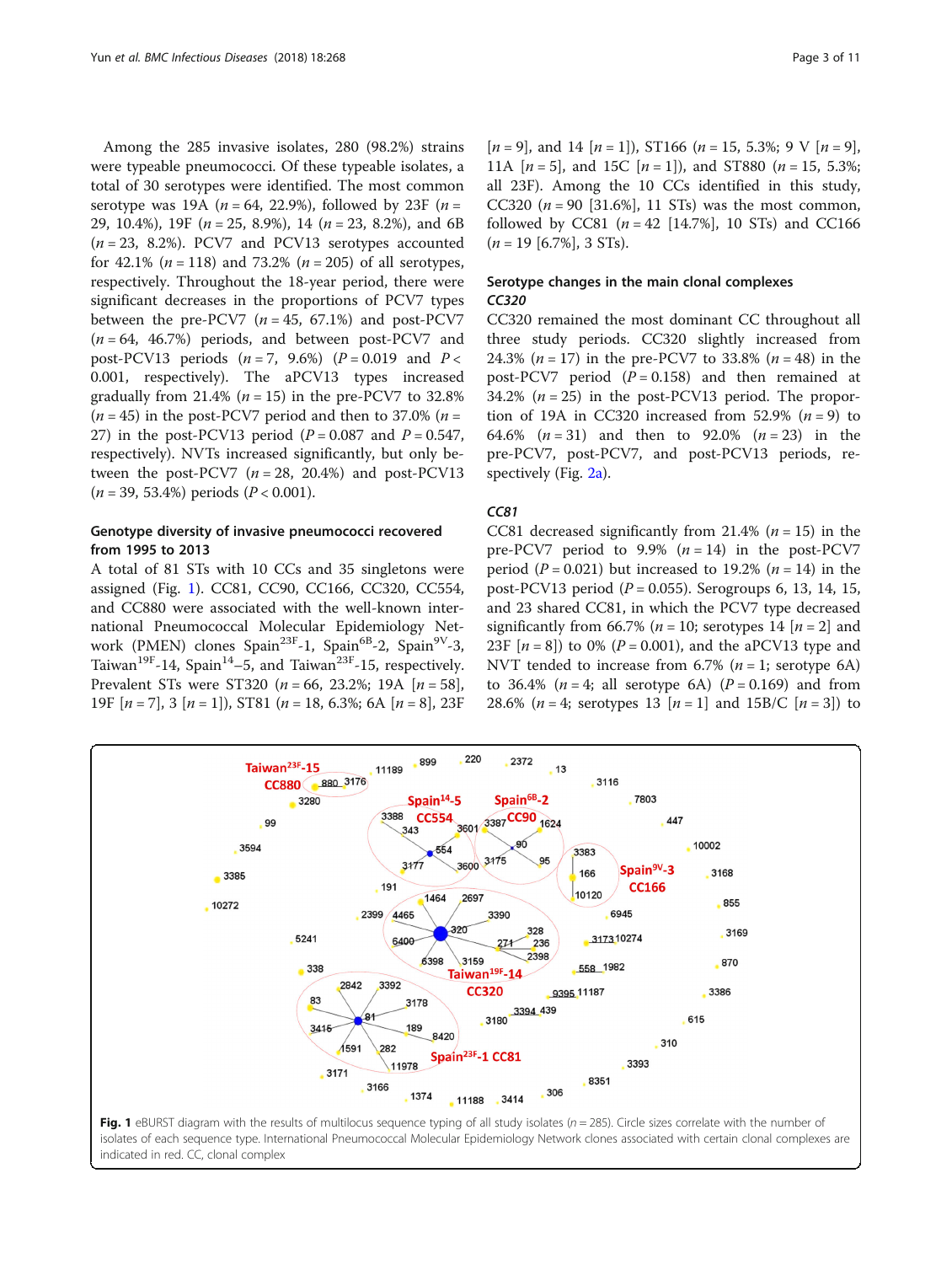<span id="page-3-0"></span>

71.4% (*n* = 10; serotypes 6C [*n* = 1], 13 [*n* = 3], 15A [*n* = 4], and  $15B/C$  [ $n = 2$ ]) ( $P = 0.066$ ), respectively, between the pre-PCV7 and post-PCV13 periods (Fig. 2b).

The prevalence of CC166 almost unchanged between the pre-PCV7  $(4.3\%, n=3; \text{ all } 9 \text{ V})$  and post-PCV7 periods (7.0%,  $n = 10$ ; 9 V  $[n = 8]$  and 11A  $[n = 2]$ ) ( $P =$ 0.552), and between the post-PCV7 and post-PCV13 periods (8.2%,  $n = 6$ ; 9 V  $[n = 1]$ , 11A  $[n = 3]$ , and 15B/C  $[n=1]$ ) (P = 0.756). The main serotype responsible for CC166 changed from 9 V (100%) to 11A (50%) throughout the study periods (Fig. 2c).

# Genotypic changes in the main serotypes

In serogroup 6, CC81 and CC90 were the main genotypes  $(n = 14, 33.3\%$  $(n = 14, 33.3\%$  $(n = 14, 33.3\%$  in both; Table 1). Serotype  $6A$ mainly consisted of CC81 (25.0, 87.5, and 100% in the pre-PCV7, post-PCV7, and post-PCV13 periods, respectively), and those in the singleton STs (ST855, ST3166, and ST3168) disappeared across the study periods. In serotype 6B, the proportion of CC90 increased from 55.6%  $(n = 13)$  to 100%  $(n = 1)$ , but the number of total isolates decreased significantly in the post-PCV13 period. One isolate each of serotypes 6C and 6D was first identified in the post-PCV7 period and was assigned to ST5251 and ST11978, respectively, which had not been reported before in serogroup 6, although ST11978 was a ST of CC81. In the post-PCV13 period, one 6C isolate was identified in ST282, which also included the 6A isolate.

Serotype 14 Serotype 14 exhibited a diverse genetic background in the pre-PCV7 period, although CC554 was the main genotype  $(n = 6, 54.5\%;$  Table [1\)](#page-4-0). As in serotype 6B, another PCV7 type, the proportion of CC554 in serotype 14 increased to 100% in both the post-PCV7  $(n = 11)$  and post-PCV13  $(n = 1)$  periods, but the total number of isolates dramatically decreased in the post-PCV13 period.

In serogroup 15, there was only serotype 15B/C in the pre-PCV7 period (n = 3), but serotype 15A appeared thereafter. Most ( $n = 5$ , 83.3%) of serotype 15A had the CC81 genotype, a main 15B/C genotype in the pre-PCV7 period (Table [1](#page-4-0)). The 15B/C genotypes became more diverse across the study periods, and ST3280 was the main genotype in the post-PCV7  $(n = 4, 80.0\%)$ and post-PCV13 ( $n = 6$ , 66.7%) periods.

Serogroup 19 Serogroup 19 was so genetically homogeneous that 97.8% ( $n = 87$ ) of the isolates belonged to only CC320. In particular, ST320 in serotype 19A was significantly prevalent (90.0%, 58/64). The proportion of ST320 in serotype 19A did not change, remaining at 90.0% ( $n = 9$ , pre-PCV7), 90.3% ( $n = 28$ , post-PCV7), and 91.3% ( $n =$ 21, post-PCV13) across the study periods. ST320 appeared in serotype 19F  $(n = 7, 28.0%)$  in the post-PCV7 period but disappeared in the post-PCV13 period.

Similar to serotypes 6C/6D and 15A, serotypes 23A/23B appeared in serogroup 23 beginning in the post-PCV7 period (Table [1\)](#page-4-0). Many serotype 23F isolates belonging to CC81 and CC880 were identified in the pre- and post-PCV7 periods but mostly disappeared in the post-PCV13 period. Serotypes 23A and 23B did not share their genetic structures with any other serotypes in this study, including serotype 23F.

# Antimicrobial resistance changes in the main genotypes

Among the genotypes that included more than five isolates, non-susceptibility to penicillin (42.3%) and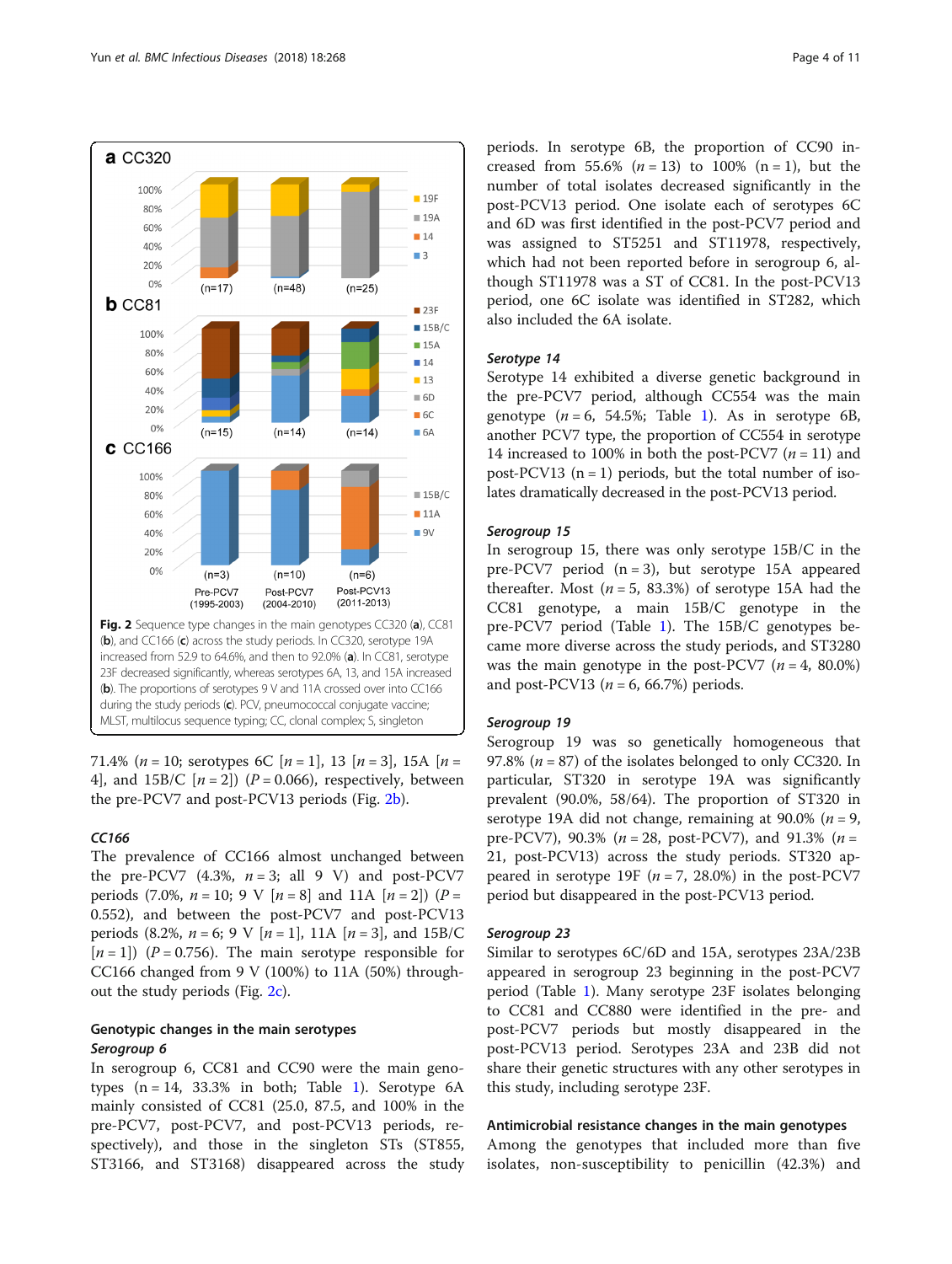| Serotype | CC/ST (relation | CC percentage (n) of the serotype during |                              |                               |                |  |  |
|----------|-----------------|------------------------------------------|------------------------------|-------------------------------|----------------|--|--|
|          | to confounder)  | Pre-PCV7<br>$(1995 - 2003)$              | Post-PCV7<br>$(2004 - 2010)$ | Post-PCV13<br>$(2011 - 2013)$ |                |  |  |
| 1        | ST615           | $\mathbf 0$                              | 100(1)                       | $\circ$                       | 1              |  |  |
|          | ST306           | $\mathbf 0$                              | 100(1)                       | $\mathbb O$                   | 1              |  |  |
| 3        | ST10002         | 0                                        | 100(2)                       | $\mathbf 0$                   | $\overline{2}$ |  |  |
|          | CC320           | $\mathbf 0$                              | 100(1)                       | $\mathbf 0$                   | 1              |  |  |
|          | ST320           | 0                                        | 100(1)                       | $\mathbf 0$                   | 1              |  |  |
| 4        | ST899           | 0                                        | 100(2)                       | $\mathbf 0$                   | $\overline{2}$ |  |  |
| 5        | CC439           | 100(1)                                   | $\mathsf{O}\xspace$          | $\circ$                       | 1              |  |  |
|          | ST3394 (SLV)    | 100(1)                                   | 0                            | $\circ$                       | 1              |  |  |
| 6A       | CC81            | 25.0(1)                                  | 87.5 (7)                     | 100(4)                        | 12             |  |  |
|          | ST81            | 25.0(1)                                  | 62.5(5)                      | 50.0(2)                       | 8              |  |  |
|          | ST282 (SLV)     | $\mathbf 0$                              | $\mathsf{O}\xspace$          | 25.0(1)                       | 1              |  |  |
|          | ST2842 (SLV)    | 0                                        | 25.0(2)                      | 25.0(1)                       | 3              |  |  |
|          | ST855           | 25.0(1)                                  | 12.5(1)                      | $\circ$                       | 2              |  |  |
|          | ST3166          | 25.0(1)                                  | 0                            | $\circ$                       | 1              |  |  |
|          | ST3168          | 25.0(1)                                  | $\mathsf{O}\xspace$          | $\mathbf 0$                   | 1              |  |  |
| 6B       | CC90            | 55.6 (5)                                 | 61.5(8)                      | 100(1)                        | 14             |  |  |
|          | <b>ST90</b>     | 11.1(1)                                  | $\mathsf{O}\xspace$          | $\circ$                       | 1              |  |  |
|          | ST95 (SLV)      | 22.2(2)                                  | $\mathsf{O}\xspace$          | 0                             | $\overline{2}$ |  |  |
|          | ST1624 (SLV)    | 22.2(2)                                  | 15.4(2)                      | 100(1)                        | 5              |  |  |
|          | ST3175 (SLV)    | $\mathsf{O}\xspace$                      | 7.7(1)                       | $\circ$                       | 1              |  |  |
|          | ST3387 (SLV)    | 0                                        | 38.5 (5)                     | 0                             | 5              |  |  |
|          | CC3173          | 11.1(1)                                  | 38.5(5)                      | 0                             | 6              |  |  |
|          | ST3173          | 11.1(1)                                  | 30.8(4)                      | 0                             | 5              |  |  |
|          | ST10274 (SLV)   | $\circ$                                  | 7.7(1)                       | 0                             | 1              |  |  |
|          | ST3169          | 11.1(1)                                  | $\mathbf 0$                  | $\circ$                       | 1              |  |  |
|          | ST3171          | 22.2(2)                                  | 0                            | $\mathbf 0$                   | 2              |  |  |
| $6C$     | CC81            | $\mathbf 0$                              | 0                            | 100(1)                        |                |  |  |
|          | ST282 (SLV)     | 0                                        | $\mathbf 0$                  | 100(1)                        | 1              |  |  |
|          | ST5241          | $\mathbf 0$                              | 100(1)                       | $\,0\,$                       | 1              |  |  |
| 6D       | CC81            | 0                                        | 100(1)                       | 0                             |                |  |  |
|          | ST11978 (DLV)   | $\mathbf 0$                              | 100(1)                       | $\circ$                       | 1              |  |  |
| 7F       | ST191           | $\mathbf 0$                              | 100(1)                       | $\mathbb O$                   | 1              |  |  |
| 9 V      | CC166           | 100(3)                                   | 100(8)                       | 100(1)                        | 12             |  |  |
|          | ST166           | 66.7(2)                                  | 75.0 (6)                     | 100(1)                        | 9              |  |  |
|          | ST3383 (SLV)    | 33.3(1)                                  | $\mathsf{O}\xspace$          | $\circ$                       | 1              |  |  |
|          | ST10120 (SLV)   | $\mathbf 0$                              | 25.0(2)                      | 0                             | $\overline{2}$ |  |  |
| 10A      | ST3385          | 0                                        | 100(5)                       | 83.3(5)                       | 10             |  |  |
|          | ST11189         | 0                                        | $\circ$                      | 16.7(1)                       | 1              |  |  |
| 11A      | CC166           | 0                                        | 50.0(2)                      | 100(4)                        | 6              |  |  |
|          | ST166           | 0                                        | 50.0(2)                      | 75.0 (3)                      | 5              |  |  |
|          | ST10120 (SLV)   | $\mathsf{O}\xspace$                      | $\mathsf{O}\xspace$          | 25.0(1)                       | 1              |  |  |

<span id="page-4-0"></span>Table 1 Sequence type changes in individual serotypes during the study periods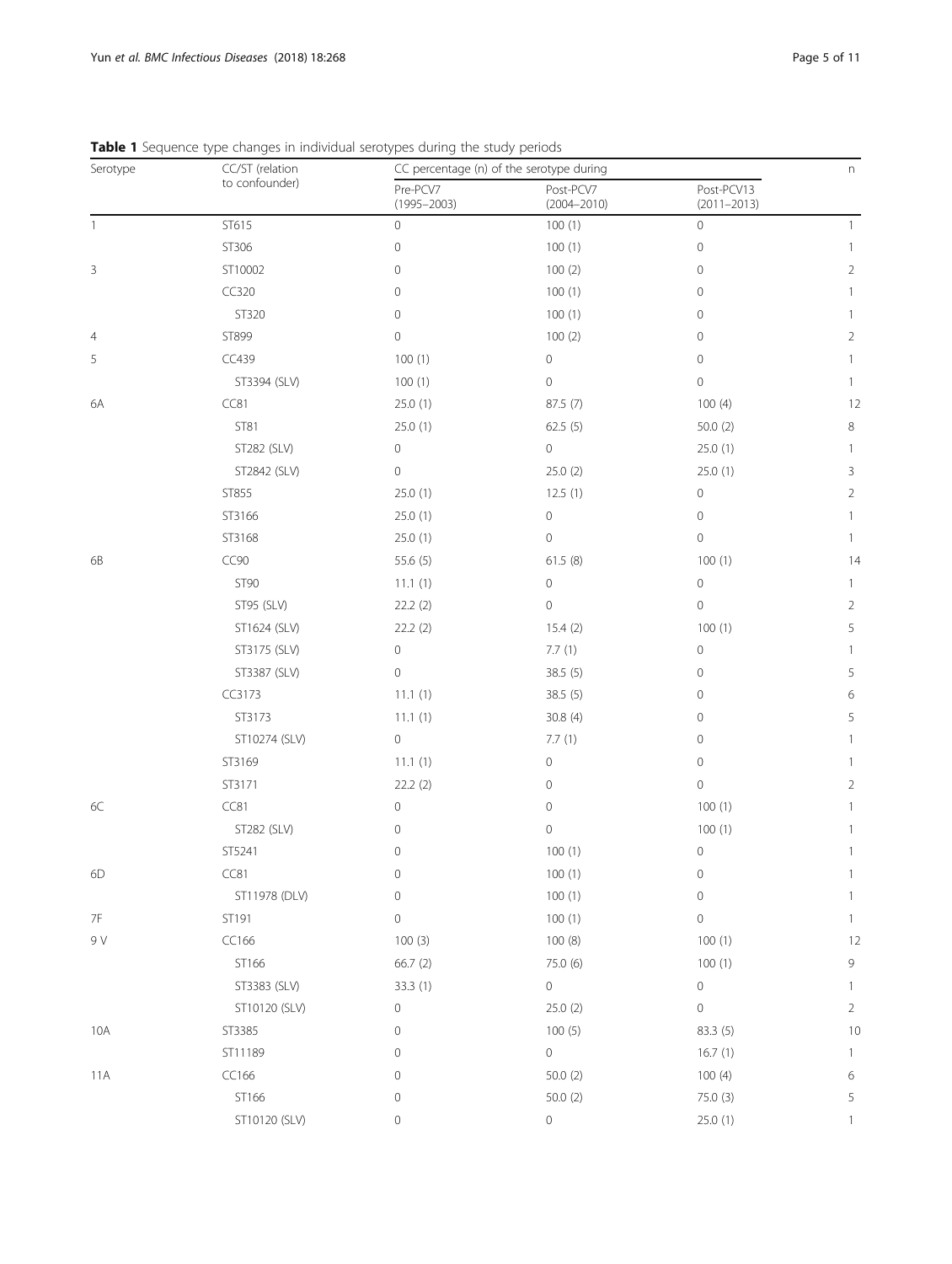| Serotype | CC/ST (relation | CC percentage (n) of the serotype during |                              |                               |                |  |
|----------|-----------------|------------------------------------------|------------------------------|-------------------------------|----------------|--|
|          | to confounder)  | Pre-PCV7<br>$(1995 - 2003)$              | Post-PCV7<br>$(2004 - 2010)$ | Post-PCV13<br>$(2011 - 2013)$ |                |  |
|          | ST99            | $\mathbf 0$                              | 25.0(1)                      | $\circ$                       | 1              |  |
|          | ST11188         | 0                                        | 25.0(1)                      | $\mathbf 0$                   | 1              |  |
| 12F      | ST220           | 0                                        | 100(1)                       | $\mathbf 0$                   | 1              |  |
|          | ST6945          | 0                                        | $\circ$                      | 100(1)                        | 1              |  |
| 13       | CC81            | 100(1)                                   | 0                            | 100(3)                        | 4              |  |
|          | ST189 (SLV)     | 100(1)                                   | 0                            | 66.7(2)                       | 3              |  |
|          | ST8420 (DLV)    | 0                                        | $\mathbf 0$                  | 33.3(1)                       | 1              |  |
| 14       | CC81            | 18.2(2)                                  | $\mathbf 0$                  | $\,0\,$                       | $\overline{2}$ |  |
|          | <b>ST81</b>     | 9.1(1)                                   | $\mathbf 0$                  | 0                             | 1              |  |
|          | ST3178 (SLV)    | 9.1(1)                                   | 0                            | $\mathbf 0$                   | 1              |  |
|          | CC320           | 18.2(2)                                  | 0                            | 0                             | 2              |  |
|          | ST328 (DLV)     | 18.2(2)                                  | $\mathbf 0$                  | $\mathbf 0$                   | $\overline{2}$ |  |
|          | CC554           | 54.5(6)                                  | 100(11)                      | 100(1)                        | 18             |  |
|          | ST343 (SLV)     | 9.1(1)                                   | $\mathsf{O}\xspace$          | $\circ$                       | $\mathbf{1}$   |  |
|          | ST554           | 27.3(3)                                  | 18.2(2)                      | 100(1)                        | 6              |  |
|          | ST3177 (SLV)    | 9.1(1)                                   | 27.3(3)                      | $\mathbf 0$                   | 4              |  |
|          | ST3388 (DLV)    | 9.1(1)                                   | $\mathsf{O}\xspace$          | 0                             | 1              |  |
|          | ST3600 (SLV)    | 0                                        | 9.1(1)                       | 0                             | 1              |  |
|          | ST3601 (SLV)    | $\mathbf 0$                              | 45.5(5)                      | $\mathbf 0$                   | 5              |  |
|          | ST13            | 9.1(1)                                   | $\mathsf{O}\xspace$          | $\circ$                       | 1              |  |
| 15A      | CC81            | 0                                        | 50(1)                        | 100(4)                        | 5              |  |
|          | ST83 (SLV)      | 0                                        | $\mathbf 0$                  | 50(2)                         | 2              |  |
|          | ST1591 (SLV)    | 0                                        | 50(1)                        | 50 (2)                        | 3              |  |
|          | ST3414          | 0                                        | 50(1)                        | $\circ$                       | 1              |  |
| 15B/C    | CC81            | 100(3)                                   | 20.0(1)                      | 22.2(2)                       | 6              |  |
|          | ST83 (SLV)      | 100(3)                                   | 20.0(1)                      | 22.2(2)                       | 6              |  |
|          | CC166           | 0                                        | $\mathsf{O}\xspace$          | 11.1(1)                       | 1              |  |
|          | ST166           | 0                                        | 0                            | 11.1(1)                       | 1              |  |
|          | ST3280          | 0                                        | 80.0 (4)                     | 66.7 (6)                      | 10             |  |
| 16F      | ST8351          | $\mathsf{O}\xspace$                      | $\mathsf{O}\xspace$          | 100                           | 1              |  |
| 18C      | ST870           | 0                                        | 66.7(2)                      | $\,0\,$                       | 2              |  |
|          | ST3180          | 100(1)                                   | $\circ$                      | $\circ$                       | 1              |  |
|          | ST3594          | 0                                        | 33.3 (1)                     | $\circ$                       | 1              |  |
| 19A      | CC320           | 90.0 (9)                                 | 100 (31)                     | 100(23)                       | 63             |  |
|          | ST271 (SLV)     | 0                                        | $\circ$                      | 4.3(1)                        | 1              |  |
|          | ST320           | 90.0(9)                                  | 90.3 (28)                    | 91.3 (21)                     | 58             |  |
|          | ST3159 (SLV)    | 0                                        | $\circ$                      | 4.3(1)                        | 1              |  |
|          | ST4465 (SLV)    | 0                                        | 3.2(1)                       | 0                             | -1             |  |
|          | ST6398 (SLV)    | 0                                        | 3.2(1)                       | 0                             |                |  |
|          | ST6400 (SLV)    | 0                                        | 3.2(1)                       | 0                             | 1              |  |
|          | ST1374          | 10.0(1)                                  | $\mathsf{O}\xspace$          | 0                             | 1              |  |

Table 1 Sequence type changes in individual serotypes during the study periods (Continued)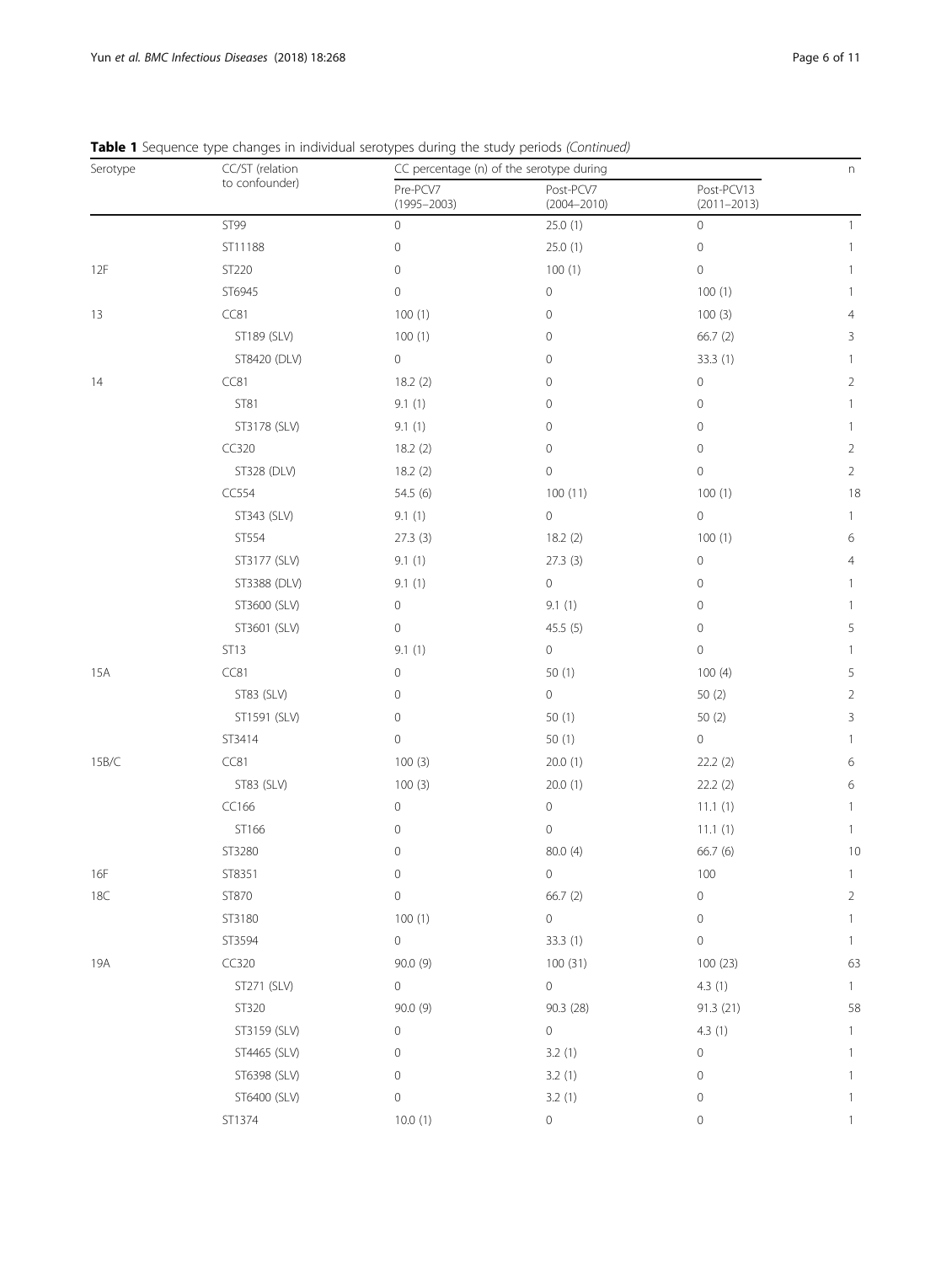| Serotype | CC/ST (relation |                             | adi belbej pes dalilig elle sedaj pellods (collenaca)<br>CC percentage (n) of the serotype during |                               |                |  |  |
|----------|-----------------|-----------------------------|---------------------------------------------------------------------------------------------------|-------------------------------|----------------|--|--|
|          | to confounder)  | Pre-PCV7<br>$(1995 - 2003)$ | Post-PCV7<br>$(2004 - 2010)$                                                                      | Post-PCV13<br>$(2011 - 2013)$ |                |  |  |
| 19F      | CC320           | 85.7 (6)                    | 100 (16)                                                                                          | 100(2)                        | 24             |  |  |
|          | ST236 (DLV)     | 42.9(3)                     | 6.3(1)                                                                                            | 0                             | $\overline{4}$ |  |  |
|          | ST271 (SLV)     | 42.9 (3)                    | $\mathsf{O}\xspace$                                                                               | $\mathbf 0$                   | 3              |  |  |
|          | ST320           | 0                           | 43.8 (7)                                                                                          | $\mathbb O$                   | $\overline{7}$ |  |  |
|          | ST1464 (SLV)    | 0                           | 43.8 (7)                                                                                          | 50.0(1)                       | 8              |  |  |
|          | ST2697 (SLV)    | 0                           | $\mathsf{O}\xspace$                                                                               | 50.0(1)                       | 1              |  |  |
|          | ST3390 (SLV)    | 0                           | 6.3(1)                                                                                            | $\circ$                       | 1              |  |  |
|          | ST2399          | 14.3(1)                     | 0                                                                                                 | $\circ$                       | 1              |  |  |
| 23A      | ST338           | 0                           | 100(4)                                                                                            | 50.0(2)                       | 6              |  |  |
|          | ST10272         | 0                           | $\mathsf{O}\xspace$<br>50.0(2)                                                                    |                               | $\overline{2}$ |  |  |
| 23B      | CC439           | 0                           | 0                                                                                                 | 50.0(1)                       | 1              |  |  |
|          | ST439           | 0                           | 0                                                                                                 | 50.0(1)                       | $\mathbf{1}$   |  |  |
|          | ST2372          | 0                           | $\mathbf 0$                                                                                       | 50.0(1)                       | 1              |  |  |
| 23F      | CC81            | 50.0 (8)                    | 36.4(4)                                                                                           | $\circ$                       | 12             |  |  |
|          | <b>ST81</b>     | 37.5(6)                     | 27.3(3)                                                                                           | 0                             | 9              |  |  |
|          | ST83 (SLV)      | $\circ$                     | 9.1(1)                                                                                            | $\mathbb O$                   | $\mathbf{1}$   |  |  |
|          | ST3392 (SLV)    | 6.3(1)                      | $\mathsf{O}\xspace$                                                                               | $\mathbb O$                   | $\mathbf{1}$   |  |  |
|          | ST3415 (SLV)    | 6.3(1)                      | 0                                                                                                 | $\mathbf 0$                   | 1              |  |  |
|          | CC880           | 50.0 (8)                    | 63.6(7)                                                                                           | 100(2)                        | 17             |  |  |
|          | ST880           | 50.0(8)                     | 54.5 (6)                                                                                          | 50.0(1)                       | 15             |  |  |
|          | ST3176 (SLV)    | 0                           | 9.1(1)                                                                                            | 50.0(1)                       | 2              |  |  |
| 24F      | CC90            | 50.0(1)                     | $\mathsf{O}\xspace$                                                                               | $\circ$                       | $\mathbf{1}$   |  |  |
|          | ST3387 (SLV)    | 50.0(1)                     | 0                                                                                                 | $\circ$                       | 1              |  |  |
|          | ST3386          | $\circ$                     | 0                                                                                                 | 100(1)                        | $\mathbf{1}$   |  |  |
|          | ST3393          | 50.0(1)                     | $\mathsf{O}\xspace$                                                                               | $\mathsf{O}\xspace$           | 1              |  |  |
| 33F      | ST11188         | 0                           | 100(1)                                                                                            | 100(1)                        | 2              |  |  |
| 34       | CC9395          | 0                           | 100(3)                                                                                            | $\mathbb O$                   | 3              |  |  |
|          | ST9395          | 0                           | 66.7(2)                                                                                           | 0                             | 2              |  |  |
|          | ST11187 (SLV)   | 0                           | 33.3(1)                                                                                           | $\mathbf 0$                   | $\mathbf{1}$   |  |  |
|          | ST3116          | 100(1)                      | 0                                                                                                 | 0                             |                |  |  |
| 35B      | CC558           | 100(1)                      | 100(1)                                                                                            | $\mathbf 0$                   | $\overline{2}$ |  |  |
|          | ST558           | 100(1)                      | 100(1)                                                                                            | $\mathsf{O}\xspace$           | $\overline{2}$ |  |  |
| 37       | ST447           | 0                           | $\mathsf{O}\xspace$                                                                               | 100(1)                        |                |  |  |
| NT       | CC90            | 0                           | 20.0(1)                                                                                           | $\mathsf{O}\xspace$           | 1              |  |  |
|          | ST3387 (SLV)    | 0                           | 20.0(1)                                                                                           | $\mathbf 0$                   | 1              |  |  |
|          | CC558           | 0                           | 20.0(1)                                                                                           | 0                             | 1              |  |  |
|          | ST558           | 0                           | 20.0(1)                                                                                           | 0                             | 1              |  |  |
|          | ST310           | 0                           | 20.0(1)                                                                                           | 0                             | 1              |  |  |
|          | ST447           | 0                           | 20.0(1)                                                                                           | 0                             | 1              |  |  |
|          | ST3386          | 0                           | 20.0(1)                                                                                           | $\mathbf 0$                   | 1              |  |  |

Table 1 Sequence type changes in individual serotypes during the study periods (Continued)

CC clonal complex, ST sequence type, S singleton, PCV pneumococcal conjugate vaccine, n number, SLV single-locus variant, DLV double-locus variant, NT non-typeable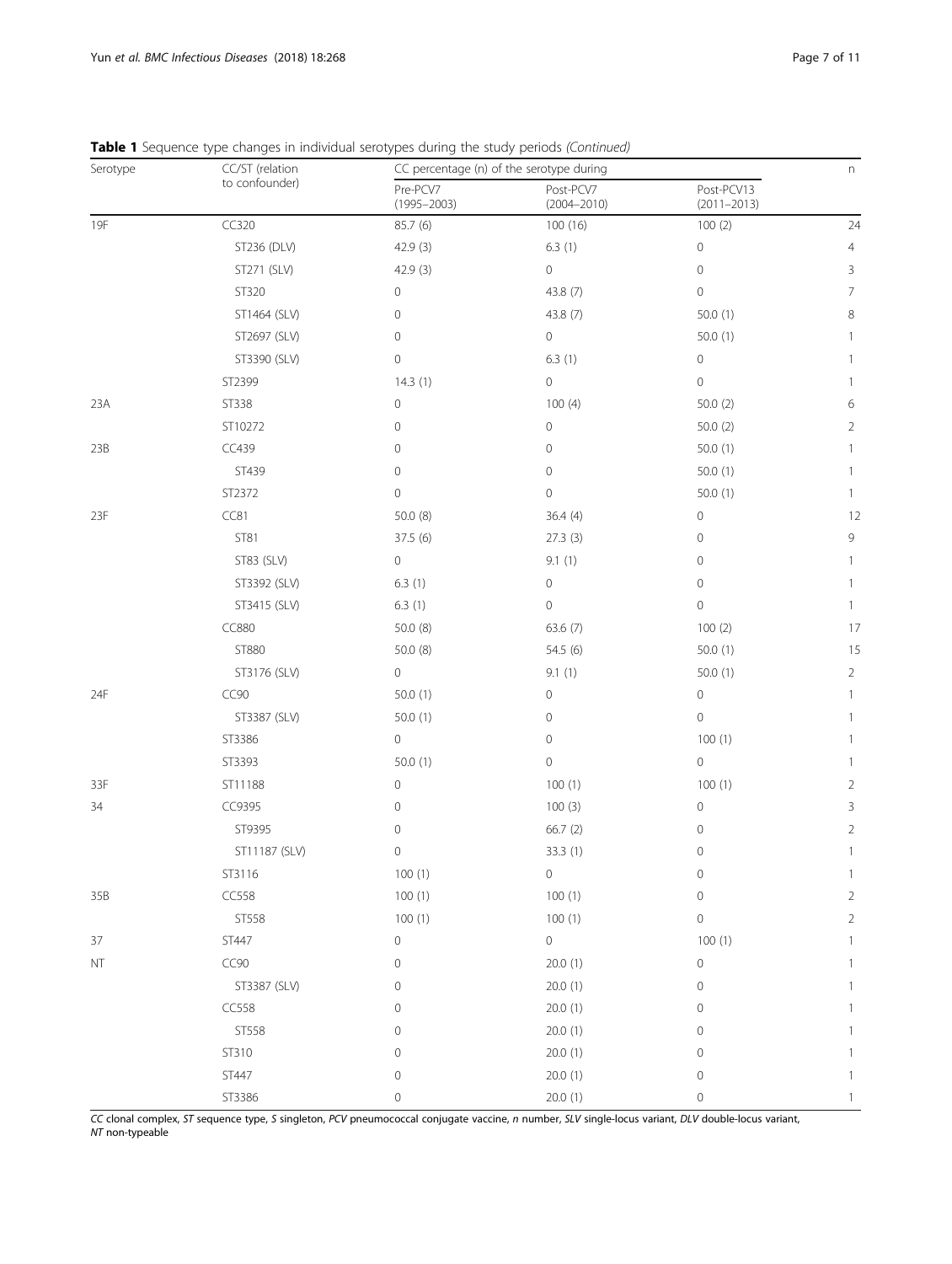cefotaxime (62.0%) was the highest in CC320 (serotypes  $19A/19F$  [ $n = 70$ ,  $98.6\%$ ] and  $14$  [ $n = 1$ ,  $1.4\%$ ]; Table 2). All the isolates in CC320 that were non-susceptible to penicillin or cefotaxime belonged to serogroup 19. CC166 (serotypes 9 V  $[n=10,$ 58.8%], 11A  $[n = 6, 35.3\%]$ , and 15C  $[n = 1, 5.9\%]$ showed non-susceptibility to penicillin (11.8%) and/or cefotaxime (17.6%). All the isolates non-susceptible to penicillin or cefotaxime in CC166 belonged to serotype 11A.

In contrast, non-susceptibility to chloramphenicol was the highest in CC81 (94.4%; serotypes  $6A/6C/6D$  [ $n = 13$ , 36.1%], 13  $[n = 4, 11.1\%]$ , 14  $[n = 1, 2.8\%]$ , 15A/15C  $[n =$ 8, 22.2%], and 23F  $[n = 10, 27.8\%]$  and the lowest in CC880 (10.0%; all 23F  $[n = 10, 100\%]$ ). Serotype 23F isolates in CC81 were all resistant to chloramphenicol, but all except one isolate in CC880 were susceptible to the antibiotic. Most isolates were highly non-susceptible to tetracycline, clindamycin, and erythromycin, whereas most study isolates except for one in CC320 (an isolate in serotype 19A/ST320) were exclusively susceptible to levofloxacin. CC166 and ST3280 (all serotype 15B/C) were non-susceptible to trimethoprim-sulfamethoxazole. Overall, CC320 showed the most multi-drug resistance, whereas ST3385 (all serotype 10A) showed the most susceptible patterns.

In CC320, all isolates were susceptible to penicillin and cefotaxime in the pre-PCV7 period; however, non-susceptibility increased to 76.0 and 68.0%, respectively, in the post-PCV13 period. After applying the alternative breakpoints, all isolates were non-susceptible to oral penicillin (0.06 μg/mL) throughout the three study periods, and a similar trend was observed in cefotaxime susceptibility with meningitis breakpoint (0.5 μg/mL). Among the isolates with MIC data in CC320, the proportions of serotype 19A were 0, 67.4%  $(n = 29)$ , and

Table 2 Antimicrobial non-susceptibility in the main genotypes

| <b>MLST</b>  | n  | Non-susceptibility (%) to Antimicrobials |          |          |      |            |            |            |            |
|--------------|----|------------------------------------------|----------|----------|------|------------|------------|------------|------------|
|              |    | <b>PCN</b>                               | СTX      | CIP      | TCL  | <b>CLM</b> | <b>FTM</b> | <b>LFC</b> | <b>TSZ</b> |
| CC81         | 37 | 10.8                                     | $\Omega$ | 94.4     | 97.2 | 63.9       | 97.3       | $\Omega$   | 80.6       |
| CC90         | 12 | 0                                        | $\Omega$ | 75.0     | 91.7 | 100        | 100        | $\Omega$   | 100        |
| CC166        | 17 | 11.8                                     | 17.6     | 35.3     | 100  | 100        | 100        | $\Omega$   | 100        |
| CC320        | 71 | 42.3                                     | 62.0     | 12.7     | 100  | 97.2       | 100        | 1.4        | 87.1       |
| CC554        | 13 | $\Omega$                                 | $\Omega$ | 76.9     | 84.6 | 92.3       | 92.3       | $\Omega$   | 23.1       |
| <b>CC880</b> | 10 | 0                                        | 10       | 10.0     | 100  | 100        | 100        | $\Omega$   | 70.0       |
| ST338        | 6  | $\Omega$                                 | $\Omega$ | $\Omega$ | 100  | 100        | 100        | $\Omega$   | 0          |
| ST3280       | 9  | $\Omega$                                 | $\Omega$ | 0        | 100  | $\Omega$   | 100        | $\Omega$   | 100        |
| ST3385       | 8  | 0                                        | 12.5     | 12.5     | 12.5 | $\Omega$   | 12.5       | $\Omega$   | 0          |

MLST multilocus sequence typing, CC clonal complex, ST sequence type, n number, PCN penicillin, CTX cefotaxime, CLP chloramphenicol, TCL tetracycline, CLM clindamycin, ETM erythromycin, LFC levofloxacin,

TSZ trimethoprim-sulfamethoxazole

92.0%  $(n = 23)$  in the pre-PCV7, post-PCV7, and post-PCV13 periods, respectively. However, serotypes 19A (67.4%) and 19F (32.6%) in CC320 did not exhibit significant differences in non-susceptibility to penicillin (27.6 and 21.4%, respectively;  $P = 1.000$ ) or cefotaxime (58.6 and 71.4%, respectively;  $P = 0.512$ ) in post-PCV7 period. Serotype 19A/CC320 exhibited a significant increase in non-susceptibility to penicillin (27.6 and 73.9%, respectively;  $P = 0.001$ ) in the post-PCV7 and post-PCV13 periods, although the increase in non-susceptibility to cefotaxime was not significant (58.6 and 69.6%, respectively;  $P = 0.416$ .

# **Discussion**

In this study, we investigated the genetic structures of 285 strains of S. pneumoniae isolated from Korean children with IPD between 1995 and 2013. CC320, the most common and antibiotic-resistant genotype, increased in prevalence since the pre-PCV7 era, but the increase nearly plateaued in the post-PCV13 era. However, non-susceptibility to penicillin and cefotaxime increased across the study periods among the strains within CC320. After implementing PCV7 and PCV10/13, the genotypes of PCV7 type invasive pneumococci isolated from children during the pre-PCV7 period mostly disappeared (CC90, CC554, and CC880) and were re-occupied by PCV13 types (CC320) or NVTs (CC81 and CC166) in the post-PCV13 period.

The genetic structures of clinical pneumococcal isolates in Korea were previously investigated in children under 5 years of age between 1995 and 2005  $[11]$  $[11]$ . The study included 77 invasive and 201 non-invasive pneumococcal isolates, and the most prevalent clone was ST320 (14.4%), which consisted of serotypes 19A (87.5%) and 19F (12.5%). Other common clones were all associated with PCV7 serotypes: ST81 (9.7%, 23F [81.5%]), ST880 (9.4%, 23F [100%]), ST271 (5.0%, 19F [100%]), ST166 (4.3%, 9 V [75.0%]), ST236 (4.3%, 19F [100%]), and ST1464 (4.0%, 19F [100%]). Also among the invasive isolates examined in the current study, CC320 (including ST320, ST271, and ST236), CC81, and CC166 were the most common genotypes in the pre-PCV7 period (1995–2003), and they were largely occupied with the PCV7 types  $14/19F$  ( $n = 8, 47.1\%$ ), 23F  $(n = 8, 53.3\%)$ , and 9 V ( $n = 3, 100\%)$ , respectively.

The prevalence of the main CCs (CC320 and CC81) did not change significantly in the post-PCV13 period (34.2 and 17.8%, respectively) compared to the pre-PCV7 period (24.3 and 21.4%, respectively). However, the main serotypes in the pre-PCV7 period within CC320 and CC81 (19F and 23F, respectively) were replaced by serotype 19A and serogroups 6 and 15, respectively. In CC320, serotype  $19A$   $(n = 9, 52.9\%;$ aPCV13 type) was the main serotype in the pre-PCV7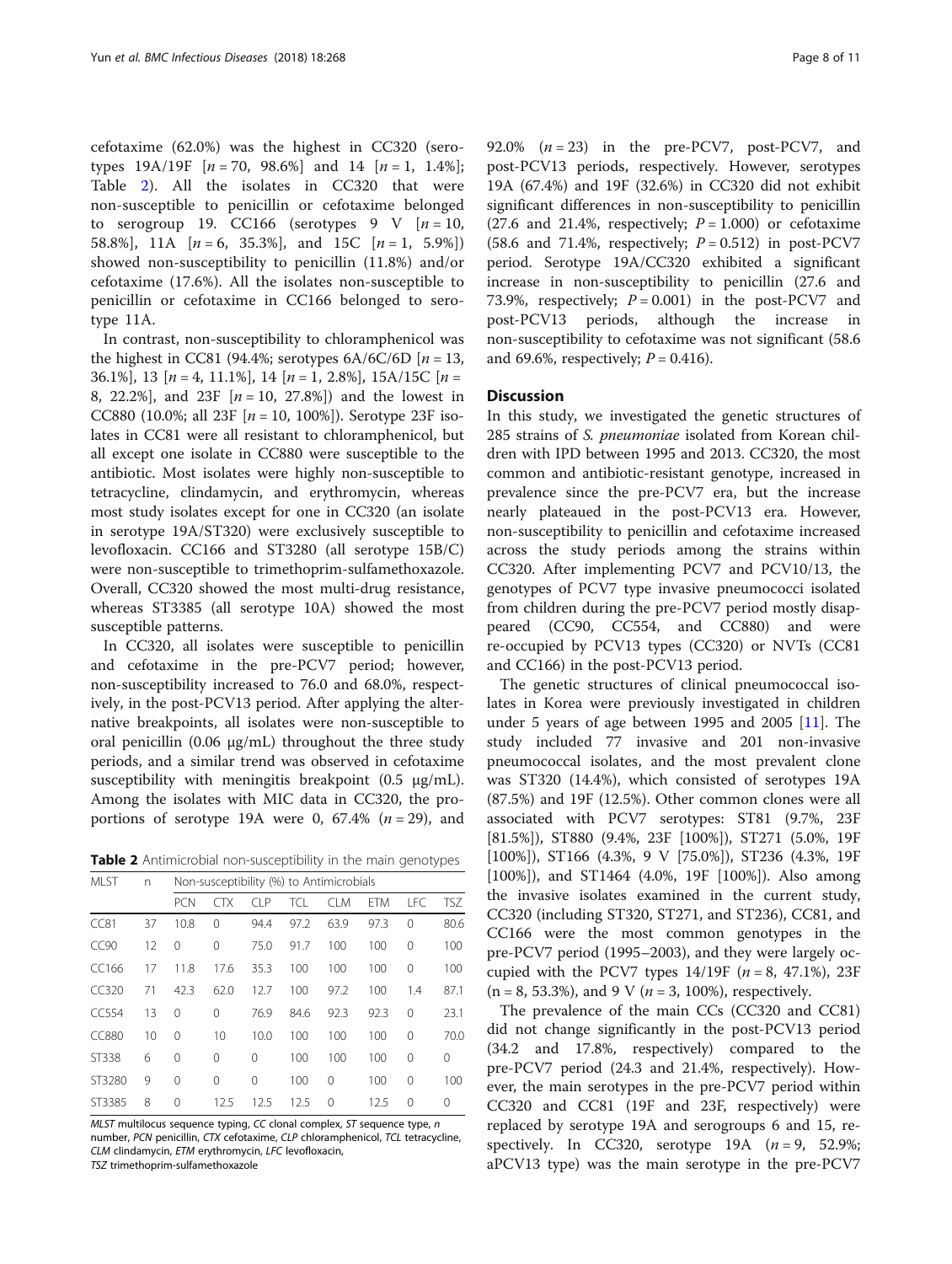period; its proportion increased to 66.0% in the post-PCV7 and to 92.0% in the post-PCV13 period. CC90, CC554, and CC880 also decreased due to the decreases in serotypes 6B, 14, and 23F, respectively, which all belonged to the PCV7 serotype. CC166, the main CC of serotype 9 V in the pre-PCV7 period, increased because it was re-occupied by serotypes 11A and 15C. In the other studies [[17,](#page-9-0) [18\]](#page-9-0), PCV13 decreased the frequency of PCV13 serotype-associated clones, and clonal shift was particularly detected in the serotype 19A population. During the years 2007–2012 in Canada, which implemented PCV13 in November 2010, CC320 and CC199 decreased to almost 0% of the total isolates by 2012, whereas CC695 and CC191 became the predominant genotypes among IPD in the same year. Several newly appeared STs found in serotypes 19A and 15B/C indicating the possibility of recent serotype switching events [\[18\]](#page-9-0).

Serotype 19A has replaced many serotypes after the introduction of PCV7 and is shown to be resistant to penicillin; this change is believed to be associated mostly with the clonal expansion of ST320 and ST199 [[19,](#page-10-0) [20](#page-10-0)]. ST320 emerged as a predominant 19A clone after the introduction of PCV7 but was nearly eliminated after the change to PCV13 in the US. Therefore, most 19A isolates were assigned to ST199 and ST695 in the early PCV13 era [\[17,](#page-9-0) [21\]](#page-10-0). In clinical isolates collected from children in Canada with IPD during 2007–2012, a decline in 19A was observed in 2012. Additionally, a clonal shift was detected in the 19A population as CC320 and CC199 declined, whereas CC695 rose to a majority in 2012, one year after the implementation of PCV13 [\[18](#page-9-0)]. However, in Korea, 19A/ST320 was already increased before PCV7 use [[22\]](#page-10-0) and has remained a prevalent  $(n = 21, 28.8%)$  clone in the post-PCV13 era, which may be explained by the study period shortly after the implementation of PCV13 in this study. However, serotype 19A in IPD decreased from 2011 to 2013 [\[10](#page-9-0)], so that 19A/ST320 was expected to decrease rapidly thereafter, especially after the use of PCV13 in the NIP.

The pattern of genotypic changes in serogroup 6 was similar to that in serotype 14, as the numbers of isolates and STs both decreased. CC90, the main genotype of serotype 6B, mostly disappeared, whereas CC81, which was previously associated with serotype 6A, was increased in the post-PCV13 period. Although PCV7 (containing 6B) and PCV13 (containing 6A/6B) were considered to be cross-protective to serotypes 6A and 6C, respectively [\[23](#page-10-0), [24](#page-10-0)], the effect was not prominent in this study. Serotypes 6C in ST282 (post-PCV13 period) and 6D in ST11978 (post-PCV7 period) may have developed on the genetic basis of serotype 6A in CC81, as previously suggested [[15\]](#page-9-0).

In contrast to serogroups 6 and 14, serogroup 15 was increased in the numbers of isolates, STs, and serotypes across the study periods. Serotype 15B/C was expanded to three STs (ST83, ST166, and ST3171). Serotype 15A appeared in the post-PCV7 period and then expanded in the post-PCV13 period. Serotypes 15A and 15B/C occupied half of CC81, the genotype of the highly successful MDR PMEN-1 clone. Serotype 15B/C showed increased antimicrobial resistance and genetic complexity worldwide and emerged in the post-PCV13 era [[17](#page-9-0), [18](#page-9-0), [25](#page-10-0)].

Serotype 23F decreased stepwise after the use of PCV7 and PCV13, and serotypes 23A and 23B appeared in unrelated STs (ST338 and ST439/ST2372, respectively) with other serotypes, including 23F. However, ST338 and ST439 both consisted of serotype 23F in the 1900s and became the main genotype of serotypes 23A and 23B, respectively, according to the MLST database. Since 2008, ST2372 has only been reported in serotype 23B in Europe. Therefore, serotypes 23A/23B may be imported instead of capsular switching with isolates of other serotypes in Korea. Similar to serogroup 15, serotype 23A has been noted recently in invasive diseases [[26](#page-10-0)].

As mentioned before, in the US, PCV13 effectively decreased antimicrobial resistance, primarily due to the elimination of the resistant serotype 19A/ST320. The strain that contributes significantly to β-lactam resistance since 2011–2013 is now 35B/ST558. Thus, clonal expansion of the newly introduced resistant clone is considered to be the main mechanism for the increase in antibiotic resistance after the introduction of PCV13 in the US  $[4, 17]$  $[4, 17]$  $[4, 17]$  $[4, 17]$ . However, in our study, there was a significant increase in the non-susceptibility rate to penicillin within a single clone, 19A/ST320 in post-PCV13 period compared to pre-PCV13 period, suggesting other factors such as high exposure to antimicrobials contribute to the increase in MICs against penicillin within a single drug-resistant clone.

## Conclusions

This study was limited by including uneven data from three different surveillance systems in the study period. However, this was the largest and longest study on the molecular epidemiology of IPD in Korean children. We showed a comprehensive view of the genetic structures of IPD isolates among children spanning the optional use of PCV7 and PCV10/13 in Korea. Ongoing surveillance and research on changes in the molecular epidemiology of IPD after the introduction of PCV10/13 into the NIP in 2014 is expected to elucidate the mechanisms of serotype and antimicrobial changes in more detail and to reveal emerging serotypes in IPD in children.

### Abbreviations

aPCV13: PCV13-additional type; CC: Clonal complex; CLSI: Clinical and Laboratory Standards Institute; DLV: Double-locus variant; IPD: Invasive pneumococcal disease; MIC: Minimal inhibitory concentration; MLST: Multilocus sequence typing; NIP: National immunization program;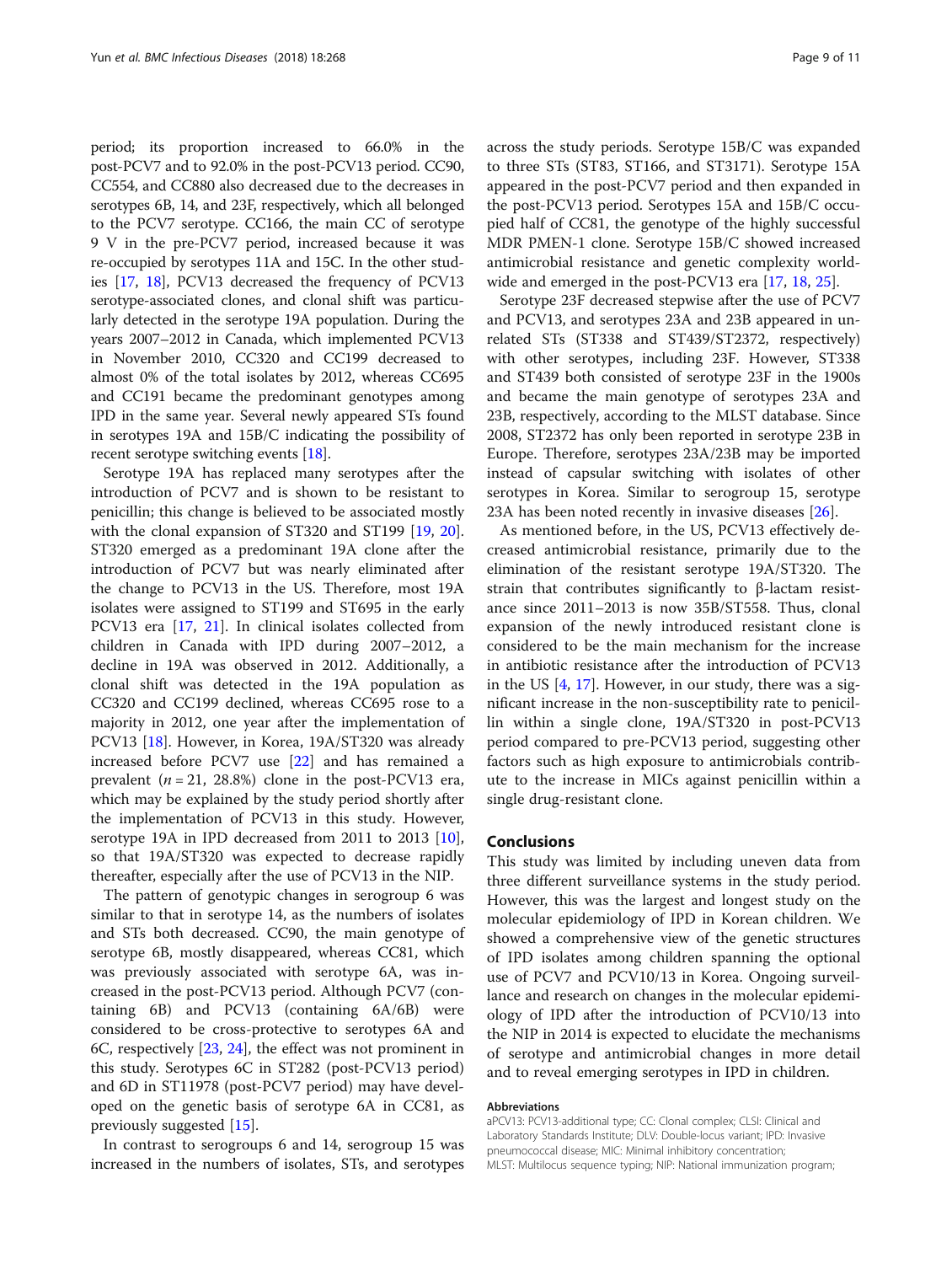<span id="page-9-0"></span>NVT: Non-vaccine type; PCR: Polymerase chain reaction; PCV: Pneumococcal conjugate vaccine; PCV10: 10-valent pneumococcal conjugate vaccine; PCV13: 13 valent pneumococcal conjugate vaccine; PCV7: 7-valent pneumococcal conjugate vaccine; PMEN: Pneumococcal Molecular Epidemiology Network; SLV: Single-locus variant; SNUCH: Seoul National University Children's Hospital; ST: Sequence type

### Acknowledgements

We are grateful to Sun Jung Kim and Seong Yeon Lee for her excellent technical assistance.

### Funding

This research was supported by the Ministry of health and Welfare, Republic of Korea (HI-12C0756). The funding body did not intervene in any step of the design of the study and collection, analysis, and interpretation of data and in writing the manuscript.

### Availability of data and materials

The datasets including sequencing data used and analyzed during the current study are available from the corresponding author (eunchoi@snu.ac.kr) on reasonable request.

### Authors' contributions

KWY wrote the first draft and analyzed the clinical data. EHC and HJL conceived the original research idea and were the lead authors for this paper. JHK, KK, DSK, YK, SHO, KNK, NHK, YK, HMK, SEP, DSJ, YYC, and JL contributed to study conception and design, data acquisition and analysis. BWE, HC, YJH, HL, TL, EYC, CSK, and CEO contributed to data acquisition and analysis, and interpretation of findings. All authors involved in the drafting of the article or critically revising it for important intellectual content. All authors have read and approved the final manuscript.

### Ethics approval and consent to participate

This study was approved by the Institutional Review Board of Seoul National University Hospital (IRB registration number 1106–015-364) and each participating institute. Informed consent was waived, because the study was retrospective and the pneumococcal isolates were obtained as a standard part of routine patient care.

### Competing interests

The authors declare that they have no competing interests.

## Publisher's Note

Springer Nature remains neutral with regard to jurisdictional claims in published maps and institutional affiliations.

### Author details

<sup>1</sup>Department of Pediatrics, Seoul National University College of Medicine, 101 Daehak-ro, Jongno-gu, Seoul 03080, South Korea. <sup>2</sup>Department of Pediatrics, College of Medicine, the Catholic University of Korea, Seoul, South Korea. <sup>3</sup>Department of Pediatrics, School of Medicine, Ewha Womans University, Seoul, South Korea. <sup>4</sup>Department of Pediatrics, Yonsei University College of Medicine, Seoul, South Korea. <sup>5</sup>Department of Pediatrics, Sungkyunkwan University School of Medicine, Samsung Medical Center, Seoul, South Korea. 6 Department of Pediatrics, Eulji University School of Medicine, Daejeon, South Korea. <sup>7</sup> Department of Pediatrics, Hanyang University, College of Medicine, Seoul, South Korea. <sup>8</sup>Department of Pediatrics, Graduate School of Medicine, Gachon University, Incheon, South Korea. <sup>9</sup>Department of Pediatrics, Inha University School of Medicine, Incheon, South Korea. <sup>10</sup>Department of Pediatrics, Hallym University College of Medicine, Chuncheon, South Korea. 11Department of Pediatrics, Inje University College of Medicine, Seoul, South Korea. <sup>12</sup>Department of Pediatrics, Korea University College of Medicine, Seoul, South Korea. <sup>13</sup>Department of Pediatrics, Seoul National University Bundang Hospital, Seoul, South Korea. <sup>14</sup>Department of Pediatrics, CHA Bundang Medical Center, CHA University, Seoul, South Korea. <sup>15</sup>Department of Pediatrics, Yonsei University Wonju College of Medicine, Wonju, South Korea. <sup>16</sup>Department of Pediatrics, Chungnam National University Hospital, Daejeon, South Korea. 17Department of Pediatrics, Keimyung University School of Medicine, Daegu, South Korea. <sup>18</sup>Department of Pediatrics, Pusan National University School of Medicine, Busan, South Korea. <sup>19</sup>Department of Pediatrics, Kosin University College of Medicine, Busan, South Korea. <sup>20</sup>Department of Pediatrics, Chonbuk National University Medical School, Jeonju, South Korea. 21Department of Pediatrics, Chonnam

National University Medical School, Gwangju, South Korea. <sup>22</sup>Department of Pediatrics, University of Ulsan College of Medicine, Seoul, South Korea.

# Received: 19 October 2017 Accepted: 30 May 2018 Published online: 08 June 2018

# References

- Whitney CG, Farley MM, Hadler J, Harrison LH, Bennett NM, Lynfield R, et al. Decline in invasive pneumococcal disease after the introduction of proteinpolysaccharide conjugate vaccine. N Engl J Med. 2003;348:1737–46.
- 2. Melegaro A, Choi YH, George R, Edmunds WJ, Miller E, Gay NJ. Dynamic models of pneumococcal carriage and the impact of the heptavalent pneumococcal conjugate vaccine on invasive pneumococcal disease. BMC Infect Dis. 2010;10:90.
- 3. Wyres KL, Lambertsen LM, Croucher NJ, McGee L, von Gottberg A, Liñares J, et al. Pneumococcal capsular switching: a historical perspective. J Infect Dis. 2013;207:439–49.
- 4. Keenan JD, Klugman KP, McGee L, Vidal JE, Chochua S, Hawkins P, et al. Evidence for clonal expansion after antibiotic selection pressure: pneumococcal multilocus sequence types before and after mass azithromycin treatments. J Infect Dis. 2015;211:988–94.
- 5. Brueggemann AB, Griffiths DT, Meats E, Peto T, Crook DW, Spratt BG. Clonal relationships between invasive and carriage Streptococcus pneumoniae and serotype- and clone-specific differences in invasive disease potential. J Infect Dis. 2003;187:1424–32.
- 6. Beall B, McEllistrem MC, Gertz RE Jr, Wedel S, Boxrud DJ, Gonzalez AL, et al. Pre- and postvaccination clonal compositions of invasive pneumococcal serotypes for isolates collected in the United States in 1999, 2001, and 2002. J Clin Microbiol. 2006;44:999–1017.
- 7. Lamb KE, Flasche S, Diggle M, Inverarity D, Greenhalgh D, Jefferies JM, et al. Trends in serotypes and sequence types among cases of invasive pneumococcal disease in Scotland, 1999-2010. Vaccine. 2014;32:4356–63.
- 8. Antonio M, Dada-Adegbola H, Biney E, Awine T, O'Callaghan J, Pfluger V, et al. Molecular epidemiology of pneumococci obtained from Gambian children aged 2-29 months with invasive pneumococcal disease during a trial of a 9-valent pneumococcal conjugate vaccine. BMC Infect Dis. 2008;8: 81.
- 9. Cho EY, Lee H, Choi EH, Kim YJ, Eun BW, Cho YK, et al. Serotype distribution and antibiotic resistance of Streptococcus pneumoniae isolated from invasive infections after optional use of the 7-valent conjugate vaccine in Korea, 2006-2010. Diagn Microbiol Infect Dis. 2014;78:481–6.
- 10. Cho EY, Choi EH, Kang JH, Kim KH, Kim DS, Kim YJ, et al. Early changes in the serotype distribution of invasive pneumococcal isolates from children after the introduction of extended-valent pneumococcal conjugate vaccines in Korea, 2011-2013. J Korean Med Sci. 2016;31:1082–8.
- 11. Eun BW, Kim SJ, Cho EY, Lee J, Choi EH, Lee HJ. Genetic structure of Streptococcus pneumoniae isolated from children in a tertiary care university hospital, in Korea, 1995 to 2005. Diagn Microbiol Infect Dis. 2010;68:345–51.
- 12. Yun KW, Cho EY, Hong KB, Choi EH, Lee HJ. Streptococcus pneumoniae type determination by multiplex polymerase chain reaction. J Korean Med Sci. 2011;26:971–8.
- 13. Enright MC, Spratt BG. A multilocus sequence typing scheme for Streptococcus pneumoniae: identification of clones associated with serious invasive disease. Microbiology. 1998;144:3049–60.
- 14. Feil EJ, Li BC, Aanensen DM, Hanage WP, Spratt BG. eBURST: inferring patterns of evolutionary descent among clusters of related bacterial genotypes from multilocus sequence typing data. J Bacteriol. 2004;186:1518–30.
- 15. Yun KW, Cho EY, Choi EH, Lee HJ. Capsular polysaccharide gene diversity of pneumococcal serotypes 6A, 6B, 6C, and 6D. Int J Med Microbiol. 2014;304: 1109–17.
- 16. Clinical and Laboratory Standards Institute (CLSI). Performance standards for antimicrobial susceptibility testing: 24th information supplement: CLSI document M100-S24 [Wayne, Pennsylvania, USA]; 2014.
- 17. Metcalf BJ, Gertz RE, Gladstone RA, Walker H, Sherwood LK, Jackson D, et al. Strain features and distributions in pneumococci from children with invasive disease before and after 13-valent conjugate vaccine implementation in the USA. Clin Microbiol Infect. 2016;22:60.e9–e29.
- 18. Deng X, Arya G, Memari N, Mackenzie R, MacMullin G, Low DE, et al. Genetic analysis of invasive pneumococcal isolates from children in Ontario, Canada, 2007-2012. Pediatr Infect Dis J. 2015;34:594–8.